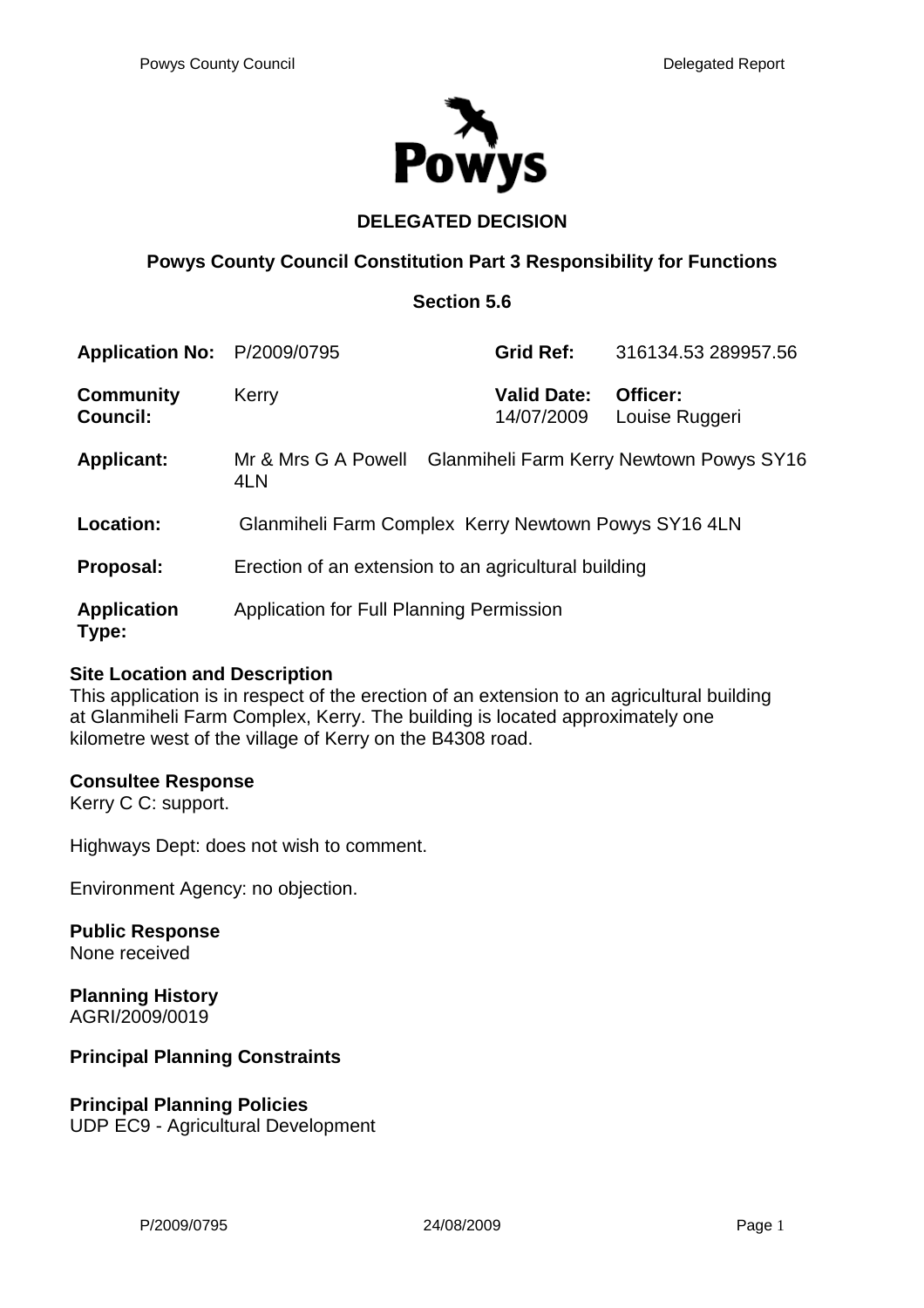RDG=Powys Residential Design Guide NAW=National Assembly for Wales TAN= Technical Advice Note UDP=Powys Unitary Development Plan, MIPPS=Ministerial Interim Planning Policy Statement

### **Officer Appraisal**

This application is in respect of the erection of an extension to an agricultural building at Glanmiheli Farm Complex, Kerry. The building is located approximately one kilometre west of the village of Kerry on the B4308 road.

The extension will have a floor area of 324 square metres with a sloping mono pitched roof which is 6.7 meters at the highest point reducing to 4.9 metres at eaves level. The scale of the building is considered reasonable and the building will be used to store and handle hay and straw in connection with the farm business. The building will be constructed of a steel frame with blue/grey profile sheeting. These materials are considered appropriate and will have minimal impact upon the Powys landscape.

The building would have been permitted development but another building had been built on the farm unit within the last two years. There are no constraints on site and no objections have been made against the application. The building will be adjacent to the main farm complex and as the proposal is an extension to another building, the siting is considered to be acceptable. I believe that the visual impact of the building will be minimal when seen against the rest of the farm complex.

In considering this application, policy EC9 (Agricultural Development) has been taken into account. This policy seeks to reduce the visual impact of such buildings by encouraging proposed buildings to be grouped with existing buildings, using appropriate materials, and insisting on additional landscaping or earth mounding in particularly sensitive situations. In this instance, additional landscaping is not considered necessary and will not be requested.

In light of the above, I considered the proposal to be acceptable and recommend that the application be granted consent subject to the standard conditions below.

## **Decision**

### **Consent**

1. The development to which this permission relates shall be begun no later than the expiration of five years from the date of this permission.

2. The development shall be carried out strictly in accordance with the plans stamped as approved on the 21st August 2009.

3. Notwithstanding any details shown on the approved plans submitted the roof shall be coloured a dark blue grey (BS 18B29), or a similar dark colour to be agreed in writing by the Local Planning Authority.

### **Reasons**

1. Required to be imposed by Section 91 of the Town and Country Planning Act 1990.

2. To ensure adherence to the plans stamped as approved in the interests of clarity and a satisfactory development.

3. In order to minimise visual impact in accordance with policies GP1 and EC9 of the Powys Unitary Development Plan.